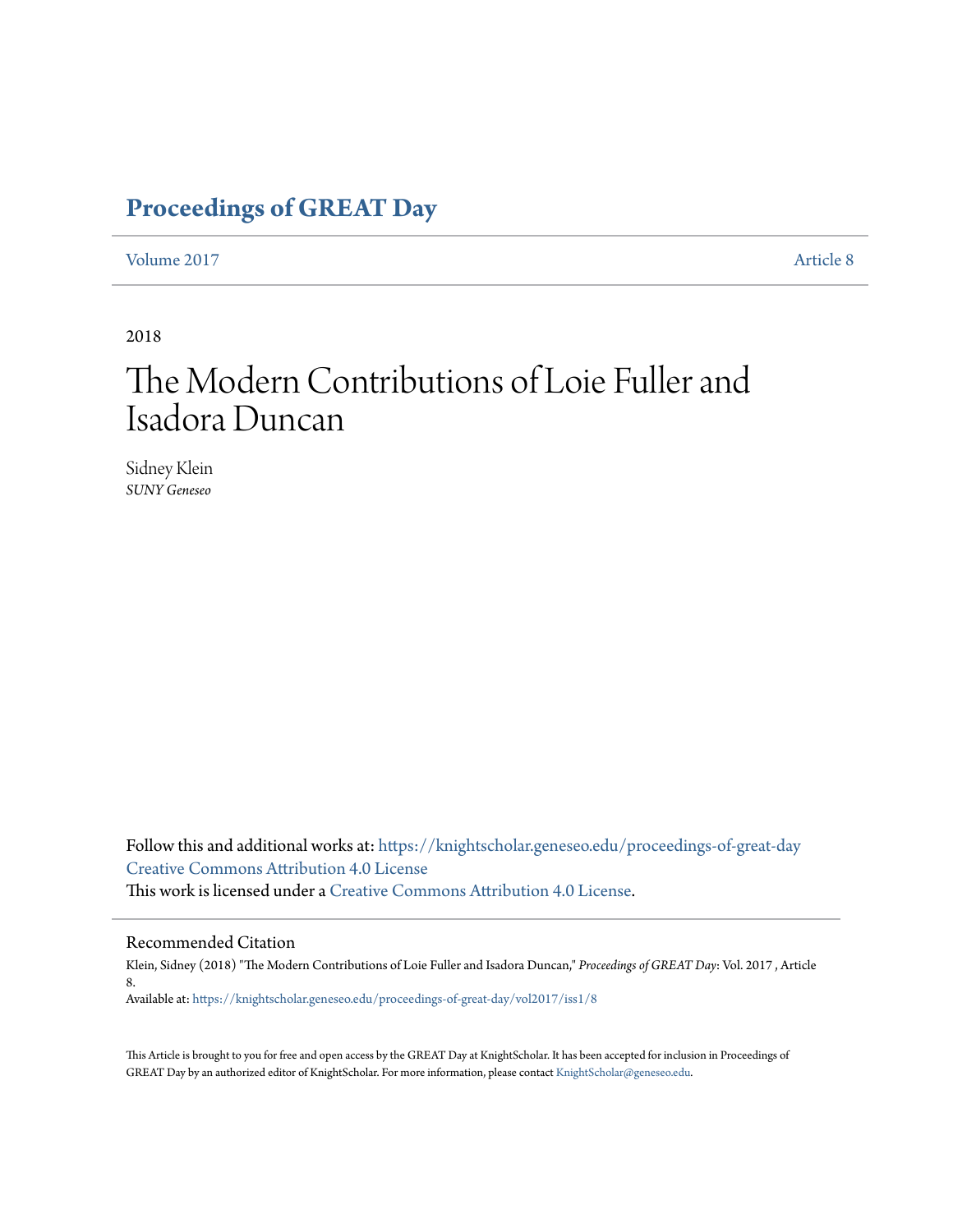# The Modern Contributions of Loie Fuller and Isadora Duncan

Sydney Klein

Sponsored by Jonette Lancos

### **ABSTRACT**

In this scholarly paper, I will discuss two American modern dancers and feminist pioneers, Loie Fuller and Isadora Duncan. I wrote about the people, places, and things that inspired their movement styles as well as their own contributions and what resulted from them. All of relate to a current choreographic piece for Geneseo Dance Ensemble, created by Professor Deb French, which includes many themes shared by Fuller and Duncan.

Modern dance is an accumulation of many artists' ideas that reject the rigid and strict rules ballet has (Kraus, Hilsendager, & Gottschild, 1991, p. 112). Two pioneers of modern dance who formed the early contributions and elements were Loie Fuller and Isadora Duncan. Both of these influential dancers used the concepts produced by Francois Delsarte, in which he depicted the three zones of the body and the three major types of movement (Shawn, 1976). Taking from Delsarte and others, including Bernarr Macfadden, Fuller and Duncan were able to start and define a not only feminist movement, but a modern dance movement as well (personal communication, spring 2017). Both Fuller's and Duncan's styles emphasized



*Prang Art Co., 1898).*

self-expression and mobilization of emotions and natural-esque contemporary ideals that ballet and other forms lacked (Kraus et al., 1991, p. 112). As technology was developing in America, Fuller used it to her full advantage, which in turn inspired Duncan (Chitwood, 2009). American modern dance began its long journey with Fuller and Duncan, and their influences are clearly seen in many works throughout modern dance's path.

Francois Delsarte, a teacher of music in France, rejected his previous teachers' legacies and strived to create his own formulation of gestures. In the Science of Applied Aesthetics, Delsarte described his three zones of the body and three movement styles, all of which ultimately shaped Fuller's and Duncan's contributions (Brown, 1998, p. 3). The three zones of the body are the head and neck, torso and arms, and the lower half and legs (Shawn, 1976). Each of these zones represented a different human expression: The head and neck were associated with the mental and intellectual aspects of expression, torso and arms were emotional and spiritual, and the physical expression was represented by the lower trunk and legs (Kraus et al., 1991, p. 112). The movement categories were oppositions, parallelisms, and successions. Each category of movement can be clearly seen in modern dance, especially Duncan's work. Delsarte was able to categorize a structured system of gestures that was *Figure 1. Loie Fuller in La Danse Blanche (Taber* originally intended for musicians, but carried its in-

 $\left(\text{ce}\right)$  BY

This work is licensed under the Creative Commons Attribution 4.0 International License.

Sydney Klein . Published by KrightScholar, 2018<br>The Modern Contributions of Loie Fuller and Isadora Duncan. *e Proceedings of GREAT Day* (2017): 100-102.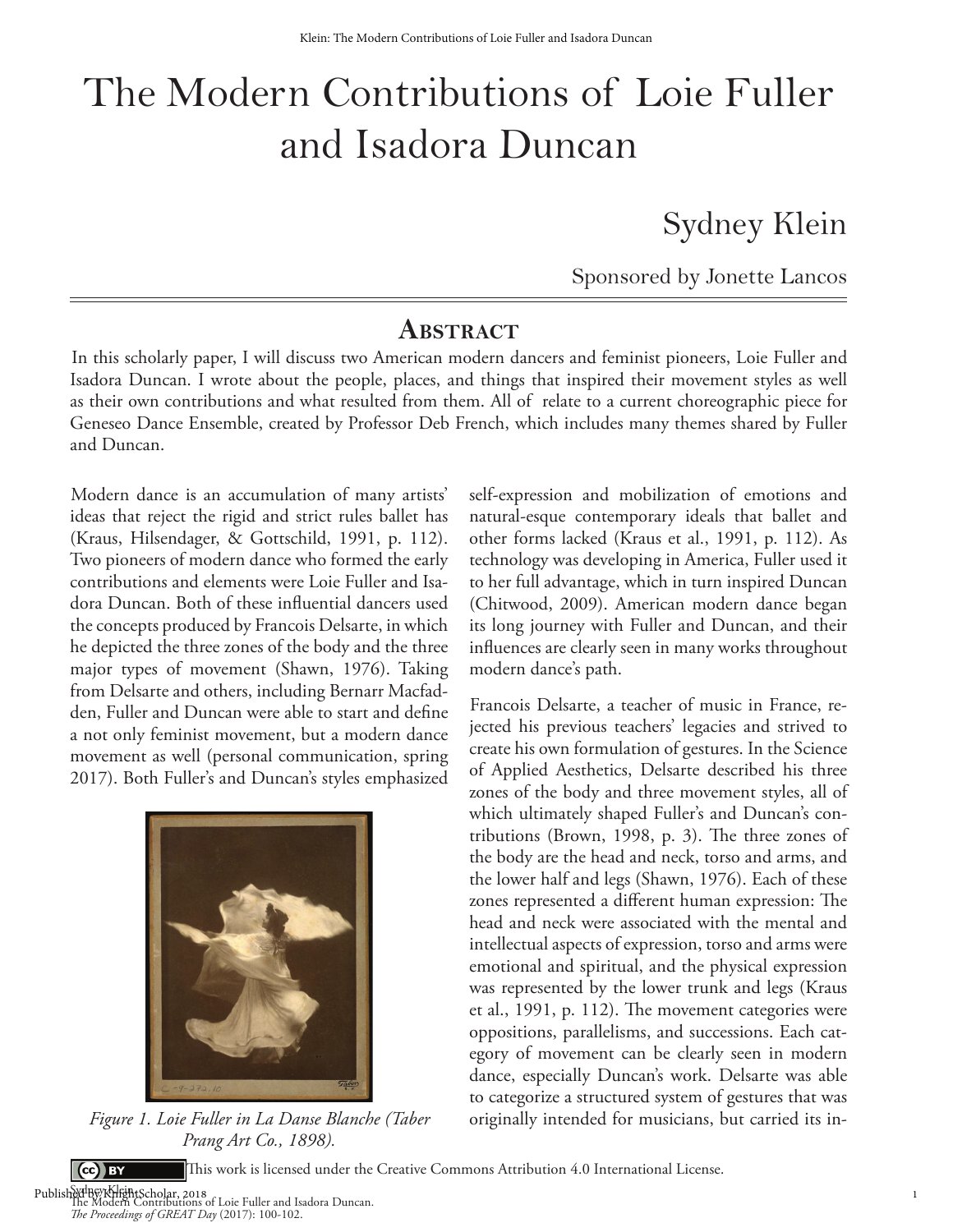fluence and power into modern dance (Kraus et al., 1991, p. 112).

Many dancers believe Duncan was the first to clear the path for modern dance; however, it was Fuller who originally inspired her (Kraus et al., 1991, p. 112). Loie Fuller was born outside of Chicago and grew up traveling the country in a musical theatre troupe (Chitwood, 2009). She was uninspired by ballet's rigid system and joined the "skirt dance" trend, but made it her own (Chitwood, 2009). Fuller enlarged a costume of a traditional dancer and used wood panels to manipulate it through the air, which is where her nickname of the "butterfly" originated (personal communication, spring 2017). Fuller also incorporated the use of technicolor lights and mirrors to reflect them and enhance the spectacle of her dancing (Chitwood, 2009). Fuller is considered to be the face of Art Nouveau, reflected in her fantastical use of shapes and drapery of her costume (class notes?). America was not as willing as Europe to accept this new form of dance, which led Fuller to pursue a career in Berlin and then in Paris (Chitwood, 2009). Fuller continued her American-inspired dance style in Europe where she met and collaborated with Duncan.

One of the most influential artists of modern dance, Isadora Duncan, was born in California, near the sea. Much of her work was inspired by the waves, the rhythm of the ocean, and the natural human expressions that followed (Kraus et al., 1991, p. 112). Similarly to Delsarte and Fuller, Duncan strayed away from strict rules for dance and viewed her body as

a translator for emotions and internal spirit (Kraus et al., 1991, p. 112). Duncan and Fuller studied the structures and the art of Europe and incorporated it into their work. Duncan had a heavy influence from Greek culture, from the drapes she wore to the statuelike poses assimilated into her work. Bernarr Macfadden started a physical movement with the Greek ideal "sound mind in a sound body," which kick-started Duncan's feminist and modern action (personal communication, spring 2017). Duncan's movement style consisted of fluidity and grace, all while capturing picture-worthy moments and snippets throughout the pieces. In Brahms Waltzes, choreographed by Sir Frederick Ashton of the Royal Ballet of England and performed by Lynn Seymour, a viewer is able to clearly see the Greek influences. The dance was a depiction of Duncan's style as well as a piece devoted to admiring her contributions-considering she refused to be videotaped (personal communication, spring 2017). The performance displayed Duncan's use of music visualization and gave the audience an image of what the music might look like (personal communication, spring 2017). Duncan's ideals allowed the European and American communities to gain support for the new and incoming American modern dance technique (Kraus et al., 1991, p. 112). Many other artists continued the emphasis on self-expression and rejection of rules and strict guidelines that Delsarte, Fuller, and Duncan first introduced. Modern works in the 21st century incorporate the freeing and spiritual movements used during Duncan's time, and the ideas are instilled in many dancers today.



*Figure 2. Isadora Duncan (prancing left to right, holding salmon color cloth, wearing dark pink tunic) (Walkowitz, 1906-1965b)*



*Figure 3. Isadora Duncan (enface, one arm across herself, one knee slightly bent, white tunic) (Walkowitz, 1906-1965a).*

This work is licensed under the Creative Commons Attribution 4.0 International License.

Sydney Klein . https://knightschoev.Klein.<br>https://knightscholar.geneseo.edu/proceedings-of-great-day/vol2017/iss1/8<br>*The Proceedings of GREAT Day* (2017): 101-102.

(cc) BY